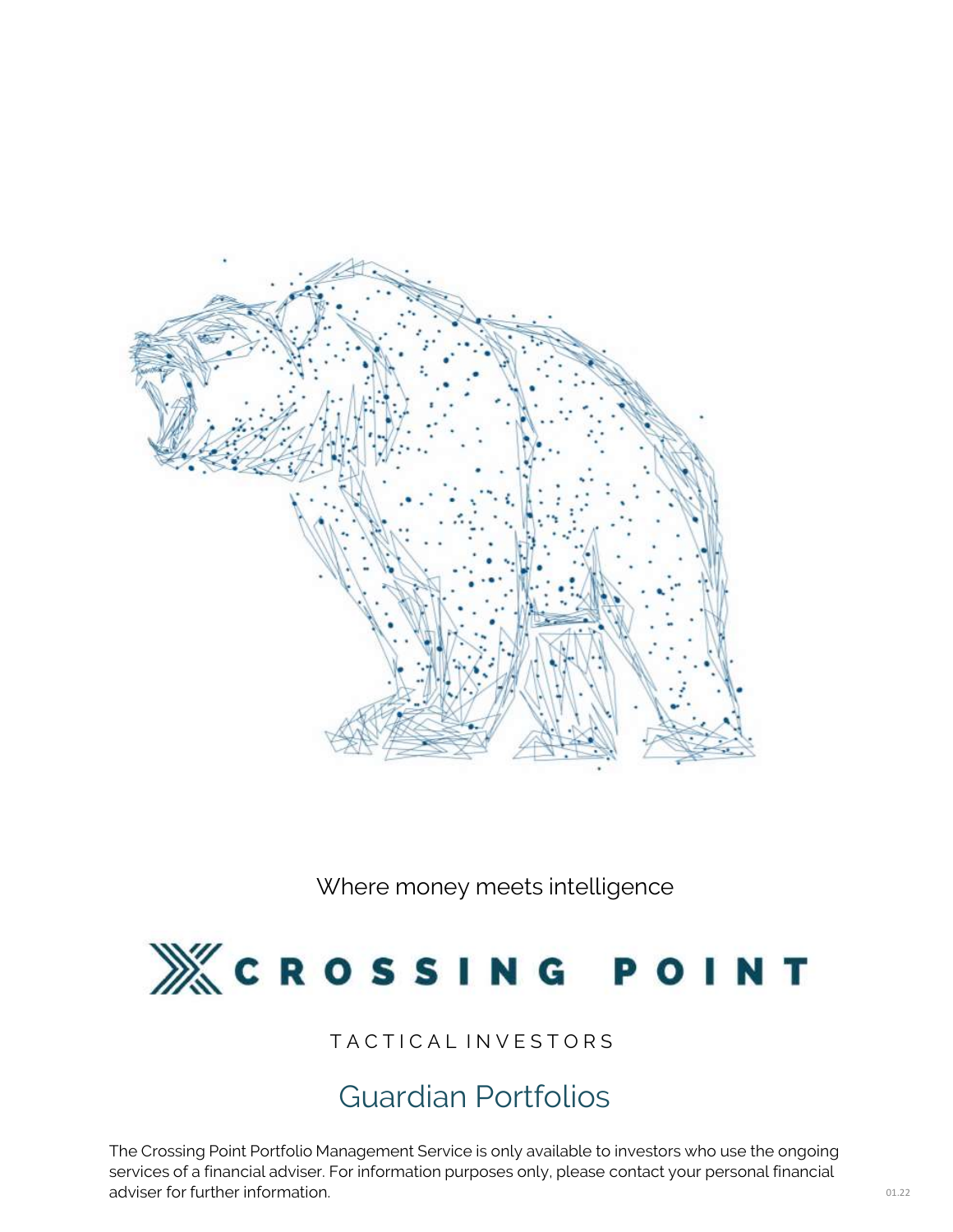

## Guardian Portfolios

**Example 19 Access 18 Access 18 Access Access**<br>Guardian portfolios are a low-cost tactically traded portfolio service designed<br>to grow and protect your investment and pension assets by smoothing long-<br>term returns. **the group of the group and proton set of the set of the Guardian Portfolios**<br>Guardian portfolios are a low-cost tactically traded portfolio service designed<br>to grow and protect your investment and pension assets by smooth **Example 18 SET NG POIT**<br>Guardian Portfolios<br>Guardian portfolios are a low-co<br>to grow and protect your inves<br>term returns.<br>We hold equity assets to capt Guardian Portfolios<br>Guardian portfolios are a low-cost tactically traded portfolio service designed<br>to grow and protect your investment and pension assets by smoothing long-<br>term returns.<br>We hold equity assets to capture g Guardian Portfolios<br>
Guardian portfolios are a low-cost tactically traded portfolio service designed<br>
to grow and protect your investment and pension assets by smoothing long-<br>
term returns.<br>
We hold equity assets to captu

volatility.

### Key Objectives



Focuses on growth and capital preservation



Reduces volatility





- Reduces maximum drawdown
- Protects assets in times of market stress



Max Emiles Sequence of Following<br>
Max Reduces maximum drawdown<br>
Max Protects assets in times of market s<br>
Trend Following<br>
Guardian portfolios aim to offer the Guardian portfolios aim to offer the benefits of global stock market growth while also<br>
Trend Following<br>
Guardian portfolios aim to offer the benefits of global stock market growth while also<br>
managing downside risk throug managing downside risk through the use of trend-following<br>
Trend Following<br>
Guardian portfolios aim to offer the benefits of global stock market growth while als<br>
managing downside risk through the use of trend-following s

Frend Following<br>Guardian portfolios aim to offer the benefits of global stock market growth while also<br>managing downside risk through the use of trend-following strategies.<br>Based on accredited asset allocation models, Guar Trend Following<br>Guardian portfolios aim to offer the benefits of global stock market growth while also<br>managing downside risk through the use of trend-following strategies.<br>Based on accredited asset allocation models, Guar **Trend Following**<br> **Guardian portfolios aim to offer the benefits of global stock market growth while also<br>
managing downside risk through the use of trend-following strategies.<br>
Based on accredited asset allocation models** Trend Following<br>Guardian portfolios aim to offer the benefits of global stock market growth while also<br>managing downside risk through the use of trend-following strategies.<br>Based on accredited asset allocation models, Guar Trend Following<br>Guardian portfolios aim to offer the benefits of global stock m<br>managing downside risk through the use of trend-following strategi<br>Based on accredited asset allocation models, Guardian portfoli<br>minimise cos Dramaging downside risk through the use of trend-following strategies.<br>
Based on accredited asset allocation models, Guardian portfolios use tracker funds to<br>
minimise cost and gain full global asset class exposure. The dy managing advision is through the ase of trend following structgies.<br>Based on accredited asset allocation models, Guardian portfolios use tracker funds to<br>minimise cost and gain full global asset class exposure. The dynamic mimmare cost and gain rad good dosed caset class exposare. The dynamic, technical rades based analysis actively informs us when to hold equities and when to revert to the security of safer investments. This process respond

returns. drawdowns, while providing consistent capital returns.<br>Investments. This process responds to evolving stock market conditionally<br>geographic equity sector monitored independently.<br>If there is a signal to sell, we then sell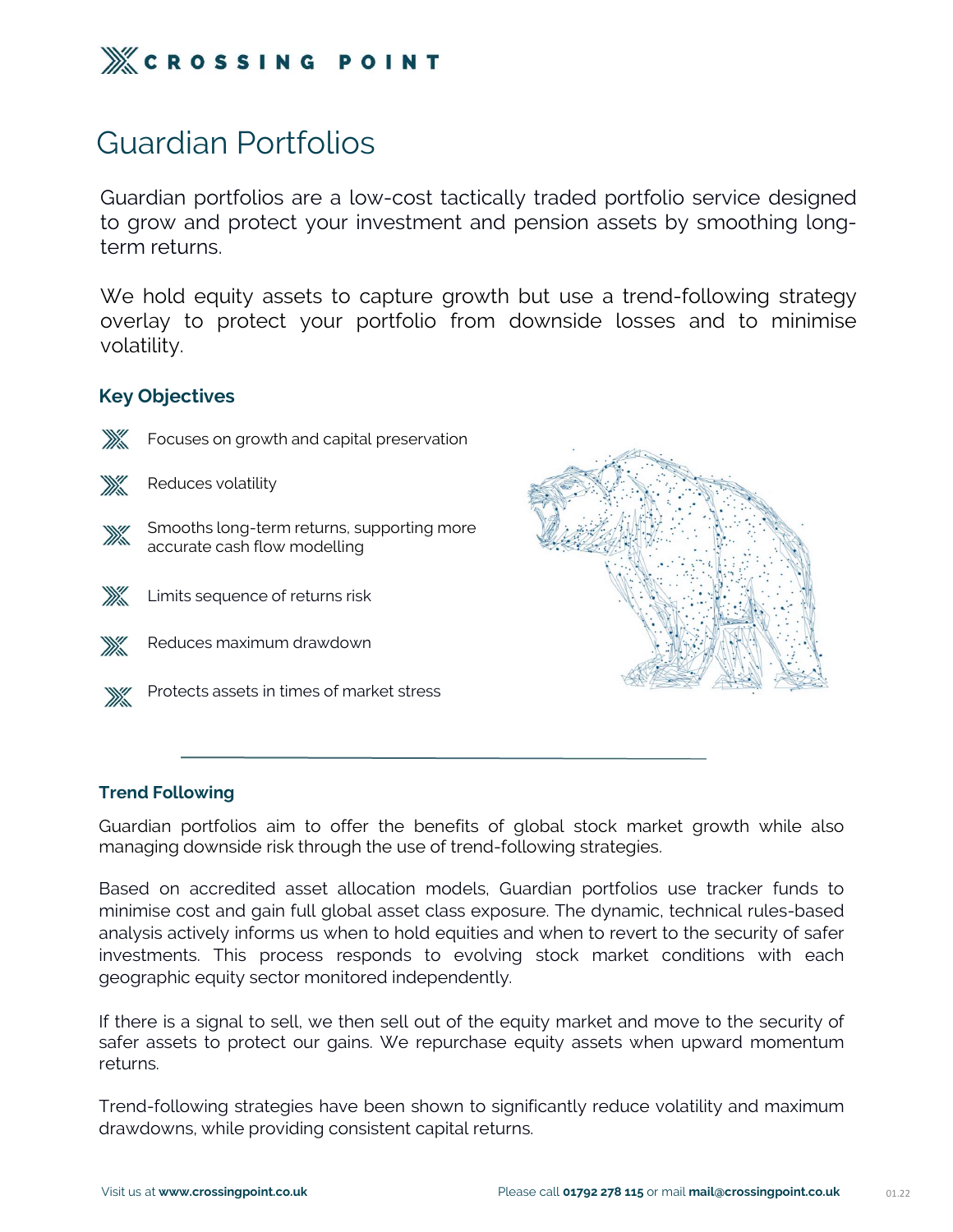

# Why Guardian Portfolios?





### **Objective**

Protect fund against large stock market falls while participating in stock market growth.



Aims to smooth returns and lower volatility and maximum drawdowns



Portfolio of Passive Equity Funds



**Portfolio of Passive Equity Funds<br>Diversified Global Asset Allocation<br>Worldwide exposure - 2 funds per sector e.g. Emerging Markets** Portfolio of Passive Equity Funds<br>Diversified Global Asset Allocation<br>Worldwide exposure - 2 funds per sector e.g. Emerging Markets



Additional risk control through trend-following strategy unique to Crossing Point

See 2008 financial crisis and the Covid-19 market crisis



Review multiple signals per market to s<br>Low-Cost Service<br>Very competitive from 0.43%. Review multiple signals per market to stay invested/disinvest.



Very competitive from 0.43%.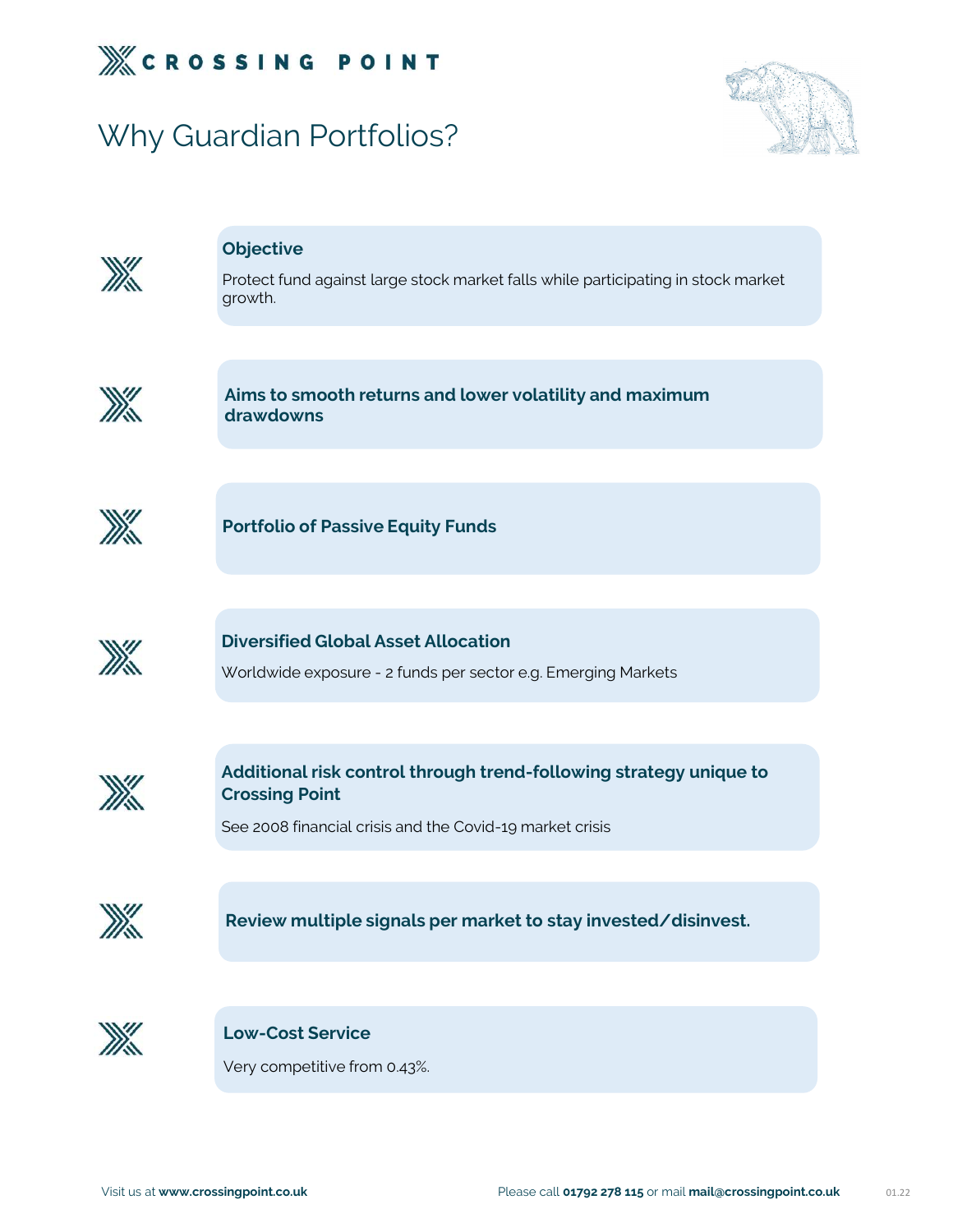



# Our Unique Trend-Following Strategy

**EXECT ASSING POINT**<br>Our Unique Trend-Following Strategy<br>Trend-following strategies have been shown to significantly reduce volatility and maximum<br>drawdowns, while providing consistent capital returns. Our sophisticated al **Example 19 STATE COMMANDER CONSISTENT**<br>Our Unique Trend-Following Strategy<br>Trend-following strategies have been shown to significantly reduce volatility and maximum<br>drawdowns, while providing consistent capital returns. O **Example 18 SOCK IN STEP OF A SUMPLE POLO CONTROLLY AND SET COLON INTIA CONTROLLY**<br>Trend-following strategies have been shown to significantly reduce volatility and maximum<br>drawdowns, while providing consistent capital ret Objective Traditional Crossing Point<br>
Crossing Strategies have been shown to significantly reduce volatility and maximu<br>
dern investment philosophy and delivers on cost, accessibility and performance<br>
Objective Traditional

| Objective<br><b>Portfolio</b> | <b>Traditional</b><br><b>Passives</b> | <b>Crossing Point</b><br>Trend-following |
|-------------------------------|---------------------------------------|------------------------------------------|
| <b>Characteristics</b>        |                                       | <b>Passives</b>                          |
| <b>Asset Allocation</b>       | Yes                                   | <b>Yes</b>                               |
| <b>Trend-Following</b>        | <b>No</b>                             | <b>Yes</b>                               |
| <b>Moving Averages</b>        | <b>No</b>                             | <b>Yes</b>                               |
| <b>Performance:</b>           |                                       |                                          |
| Follow market up              | <b>Yes</b>                            | <b>Yes</b>                               |
| Follow market down            | <b>Yes</b>                            | $No*$                                    |
| <b>Cost Competetive</b>       | <b>Yes</b>                            | <b>Yes</b>                               |
| <b>Reduced Volatility</b>     | <b>No</b>                             | <b>Yes</b>                               |
| <b>Reduced Max Drawdowns</b>  | <b>No</b>                             | <b>Yes</b>                               |
| <b>Diversification</b>        | <b>Yes</b>                            | <b>Yes</b>                               |

**Reduced Max Drawdowns**<br> **The difference of the Market or Ves**<br> **The difference of the Market Street or re-join a market. At Crossing Point we monitor this on a fund-by-fund level. In<br>
order for a trend to be recognised it Reduced Max Drawdowns** No **Yes**<br> **Origins in the recognise of the recognise of the recognise of the external term**<br>
Trend-following strategies use moving averages or crossovers to determine the appropriate<br>
time to leave **Diversification**<br> **Diversification**<br>
Trend-following strategies use moving averages or crossovers to determine the appropriate<br>
time to leave or re-join a market. At Crossing Point we monitor this on a fund-by-fund level. **Diversification**<br> **Pes**<br> **Performant Confidence in the appropriate**<br> **Performant Confidence in the appropriate**<br> **Performant Confidence in the propriate in that first become established. This can take some time to<br>
determ** Trend-following strategies use moving averages or crossovers to determine the appropriate time to leave or re-join a market. At Crossing Point we monitor this on a fund-by-fund level. In order for a trend to be recognised \* Trend-following strategies use moving averages or crossovers to d<br>time to leave or re-join a market. At Crossing Point we monitor this or<br>order for a trend to be recognised it must first become established. Th<br>determine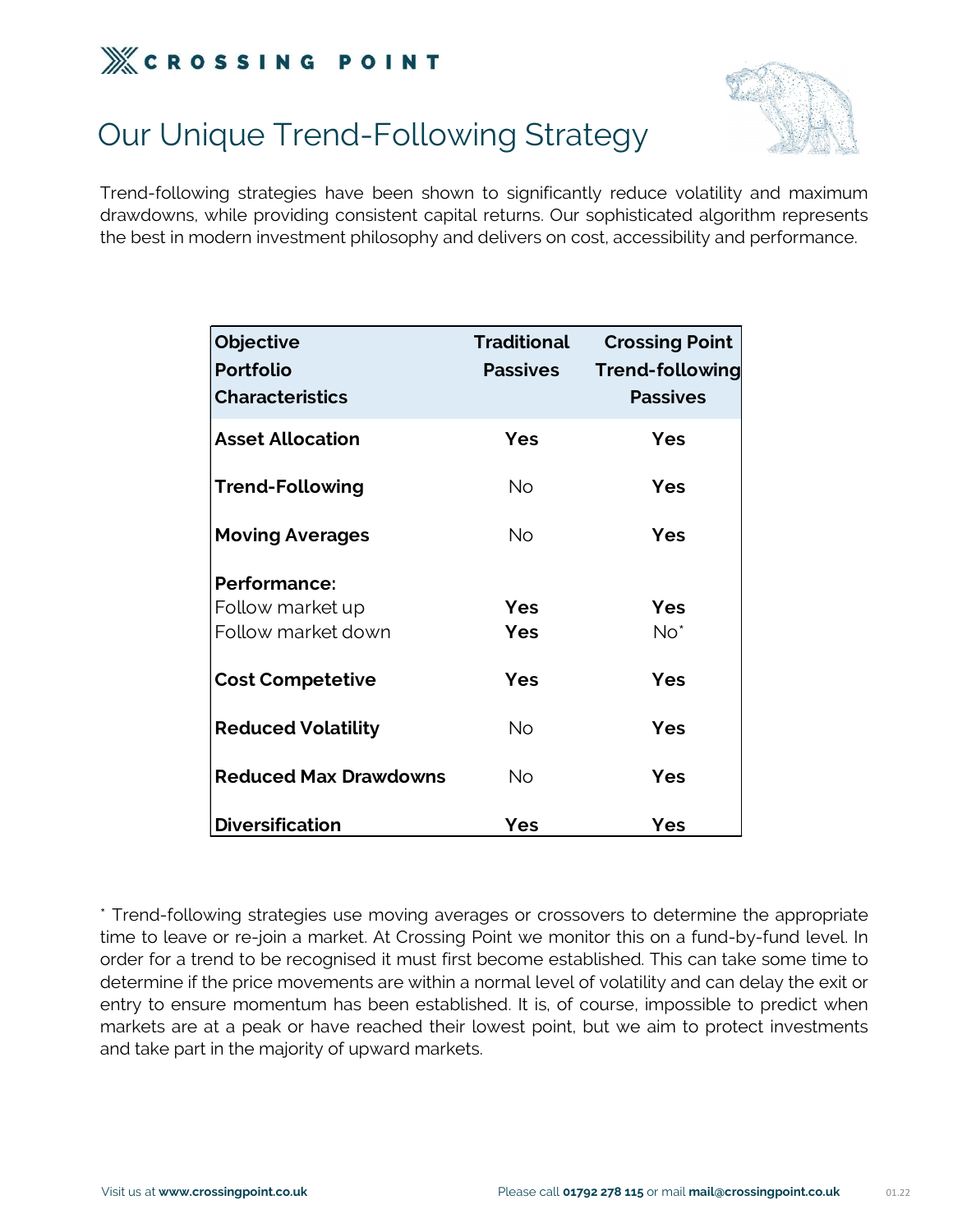### Guardian Trend-Following during the Coronavirus Crisis



portfolio from January 31 to Dec 31 2020 using our trend-following fractagy minimises risk through international asset allocation and a mix of trend-following moving averages and crossovers for further volatility managemen Expecting point and a mix of trend-following trading strategy minimises risk through international asset<br>allocation and a mix of trend-following moving averages and crossovers for further volatility management.<br>The above Expedianced would have the cluster in the shows craph. Fach equity fund investment decision was decided in the shown in the shows craph. Fach equity fund investment decision was decided in the change of the change of the Crossing Point's Guardian trend-following trading strategy minimises risk through international asset<br>allocation and a mix of trend-following moving averages and crossovers for further volatility management.<br>The above char Crossing Point's Guardian trend-following trading strategy minimises risk through international asset<br>allocation and a mix of trend-following moving averages and crossovers for further volatility management.<br>The above cha allocation and a mix of trend-following moving averages and crossovers for further volatility management.<br>The above chart illustrates the Guardian portfolio trade decisions during the coronavirus crisis.<br>The graph illustra The above chart illustrates the Guardian portfolio trade decisions during the coronavirus crisis.<br>The graph illustrates the performance of £100,000 invested into the Crossing Point Guardia<br>portfolio from January 31 to Dec

more year and a guarantee of the performance is not a guarantee of the value of the value of the sections of the period with the period with any tactical trading. An investment into Guardian Balanced would have ended the p periodion to find and you may get back less than you invested. The performance with the period with the period with<br>thout any tactical trading. An investment into Guardian Balanced would have ended the period with<br>fz.982.6 windum any ideal trading. And investment into durational batalitical valuation any estimate with the months shown in the above graph. Each equity fund investment decision was decided individually and informed using trend-f Ex. 1962.02 (2.06%) filter than an investiment in the benchmark.<br>
The chart reflects the trade decisions for each international equity market and coincides with the months<br>
shown in the above graph. Each equity investment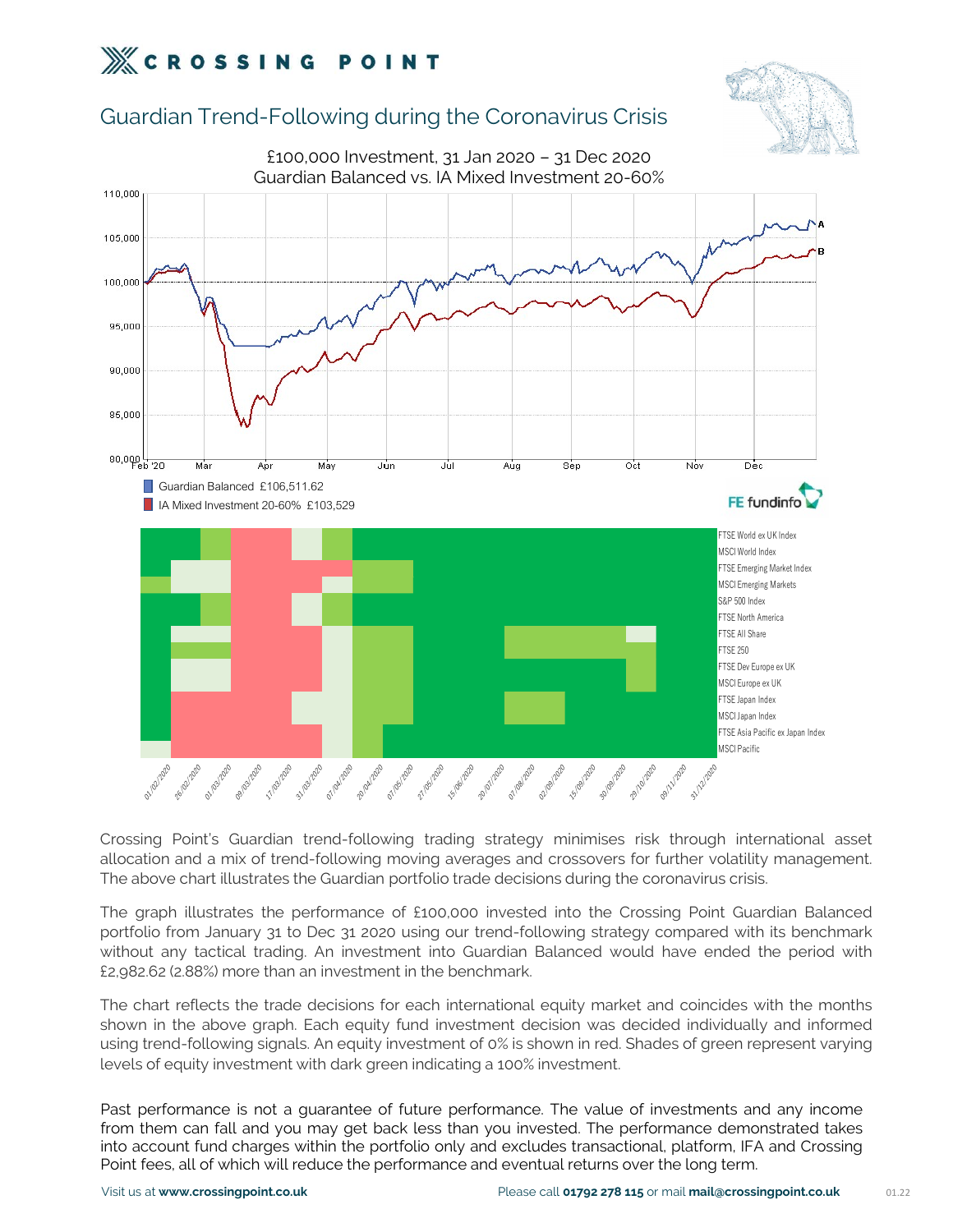### Managing Risk: Risk and Return Through 2020



These charts illustrate the advantages of the Guardian Portfolios which smooth returns by<br>These charts illustrate the advantages of the Guardian Portfolios which smooth returns by<br>reducing volatility, maximum drawdown loss **Example 19 ST ST N G POINT**<br>Managing Risk: Risk and Return Through 2020<br>These charts illustrate the advantages of the Guardian Portfolios which smooth returns by<br>reducing volatility, maximum drawdown losses and sequence o We **C R O S S I N G P O I N T**<br>Managing Risk: Risk and Return Through 2020<br>These charts illustrate the advantages of the Guardian Portfolios which smooth returns by<br>reducing volatility, maximum drawdown losses and sequence **2020 CROSSING POINT**<br>
Managing Risk: Risk and Return Through 2020<br>
These charts illustrate the advantages of the Guardian Freducing volatility, maximum drawdown losses and seque<br>
with the benchmark especially when there a



<sup>46,000</sup><br>
<sup>49,000</sup><br>
<sup>49,000</sup><br>
The top graph displays the FE Risk score of the Crossing Point Guardian Balanced trend-following portfolio<br>
Over 1 year from 3 January 2020 and through the Coronavirus crisis. By the end of t For the period with functional with  $\frac{1}{27,555,38}$ . (3.5%) more than an investment in the benchmark illustrating the benefits of reduced the benefits of reduced the benefits of reduced the benefits of reduced the benef The top graph displays the FE Risk score of the Crossing Point Guer 1 year from 3 January 2020 and through the Coronavirus c<br>Balanced FE risk score was only 33% compared to the benchmark<br>The second graph illustrates the pe Balanced FE risk score was only 33% compared to the benchmark's 42% without any tactical trading.<br>The second graph illustrates the performance of a £500.000 drawdown investment over a 1 year period to<br>31 December 2020 taki The second graph illustrates the performance of a £500,000 drawdown investment over a 1 year period to<br>31 December 2020 taking an annual income of 4% into the Guardian Balanced portfolio and the IA Mixed<br>20-60% benchmark. The second graph illustrates the performance of a £500,000 drawdown investment over a 1 year period to<br>31 December 2020 taking an annual income of 4% into the Guardian Balanced portfolio and the IA Mixed<br>20-60% benchmark. 31 December 2020 taking an annual income of 4% into the Guardian Balanced portfolio and the IA Mixed<br>20-60% benchmark. If investing in the Guardian Balanced portfolio, an investor would have ended the<br>period with £17.555.3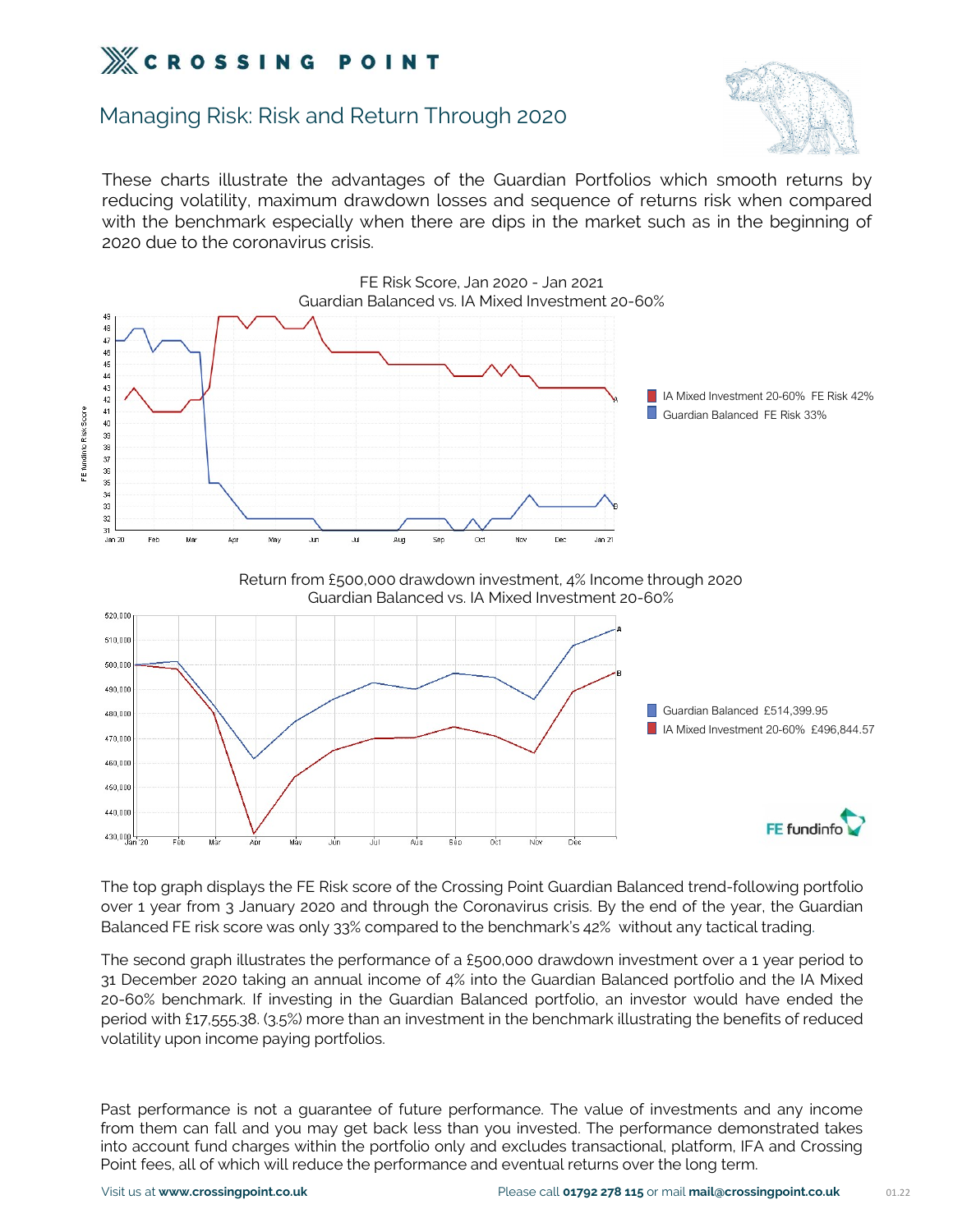

### Managing Risk: 3-Year Risk vs Return





# 3-Year Performance vs Volatility Scatter Chart **P O I N T**<br>
1 Risk vs Return<br>
1 Performance vs Volatility Scatter Chart<br>
31 December 2018 – 31 December 2021<br>
Guardian vs. IA Mixed Investment Guardian vs. IA Mixed Investment

Guardian portfolios use of trend-following was proven to be effective at dealing with the impact of the cuardian portfolios and their threstment Association benchmarks. Most of the Guardian portfolios have provided a highe D D M Mixed Investment 40-85% 35.29<br>
F M Mixed Investment 20-60% 24.10<br>
D H Mixed Investment 0-35% 16.14<br>
This scatter chart and the associated performance and volatility figures<br>
the Guardian Portfolios and their Investme This scatter chart and the associated performance and volatility figures illustrate the risk and return of both<br>the Guardian Portfolios and their Investment Associated performances. Most of the Guardian portfolios have<br>pro **EXECT THE CONSUMED TRANSFORM CONSUMPTE TO THE SET ON THE SURFORM THE SURFORM CONSUMPTED THE CONSUMPTED STATE OF CONTROLLATION** THE GUIRDING THE GUIRDING THE CONTROLLATION STATE CONTROLLATION CONTROLLATION CONTROLLATION CO This scatter chart and the associated performance and volatility figures illustrate the risk at the Guardian Portfolios and their Investment Association benchmarks. Most of the Guardia provided a higher return with lower v

coronavirus crisis and its associated volatility.<br>
Frend-following has been found to smooth returns by reducing volatility, maximum drawdown losses and<br>
sequence of returns risk when compared with the benchmark especially Trend-following has been found to smooth returns by reducing volatility, maximum drawdown losses and<br>sequence of returns risk when compared with the benchmark especially when there are dips in the market<br>such as in the beg intended of returns risk when compared with the benchmark especially when there are dips in the market<br>such as in the beginning of 2020 due to the coronavirus crisis.<br>The value of investments and any income<br>from them can f Point fees, all of which will reduce the performance and eventual returns over the leads in the beginning of 2020 due to the coronavirus crisis.<br>Past performance is not a guarantee of future performance. The value of inves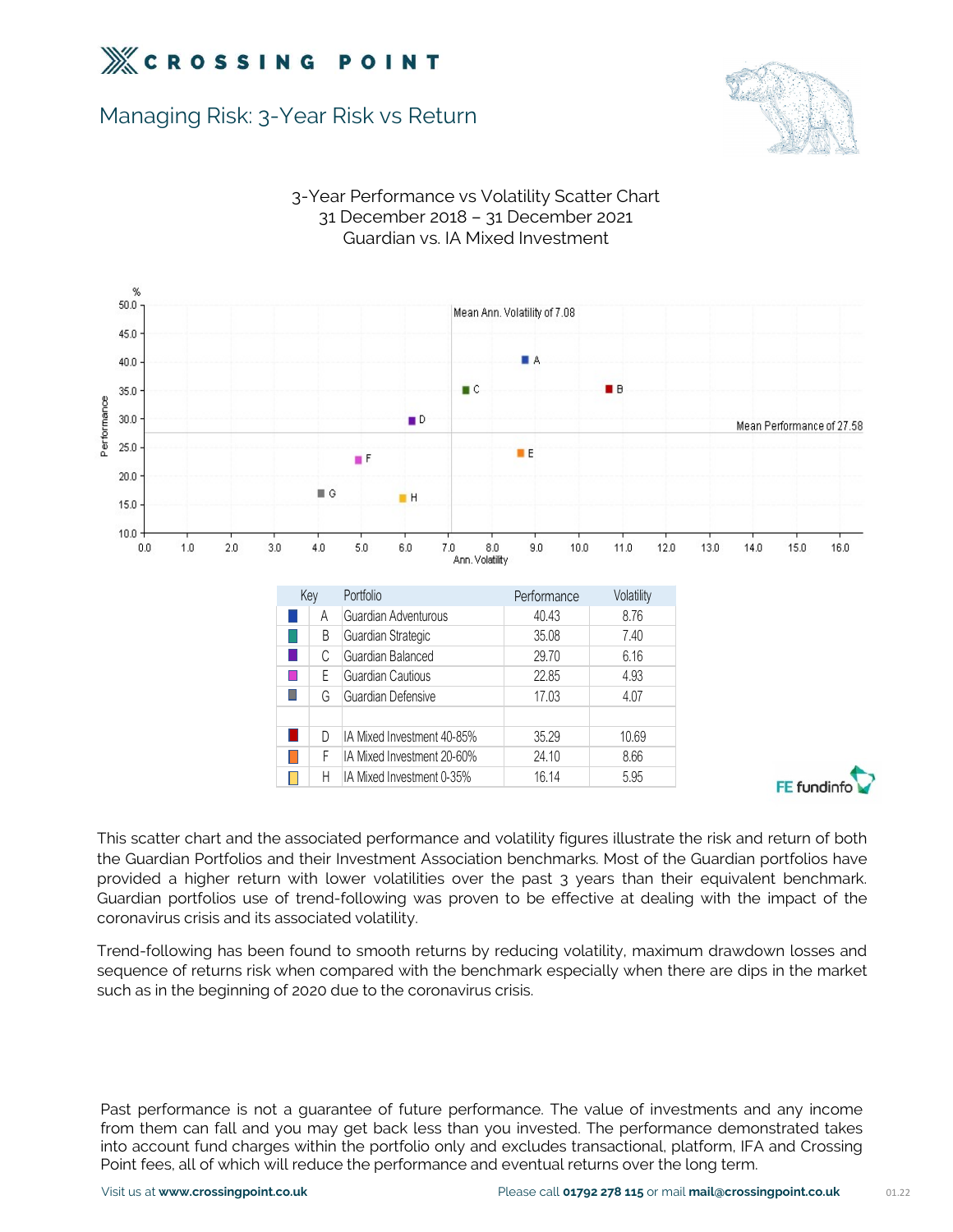

### Guardian Portfolios as a Decumulation Strategy



XX **C R O S S I N G P O I N T**<br>
Calardian Portfolios as a Decumulation Strategy<br>
Large drawdowns during periods of market turmoil can have a lasting impact on income seeking investors.<br>
Research into sequence of returns ri **EXECT ASSING POINT**<br>
Cuardian Portfolios as a Decumulation Strategy<br>
Large drawdowns during periods of market turmoil can have a lasting impact on income seeking investors.<br>
Research into sequence of returns risk shows th **Example 18 SOCK CONDER CONDER CONDER**<br>
For durardian Portfolios as a Decumulation Strategy<br>
Large drawdowns during periods of market turmoil can have a lasting impact on income seeking investors.<br>
Research into sequence o GROSTING POINT<br>Guardian Portfolios as a Decumulation Strategy<br>Large drawdowns during periods of market turmoil can have a lasting impact on income seeking investors.<br>Research into sequence of returns risk shows that an ear Guardian Portfolios as a Decumulation Strategy<br>Large drawdowns during periods of market turmoil can have a lasting impact on income seeking invest<br>Research into sequence of returns risk shows that an early fall in an inves Guardian Portrollos as a Decumulation Strategy<br>
Large drawdowns during periods of market turmoil can have a lasting impact on income seeking investors.<br>
Research into sequence of returns risk shows that an early fall in an Large drawdowns during periods of market turmoil can have a lasting impact on income seeking investors.<br>Research into sequence of returns risk shows that an early fall in an investment can cause long-term<br>reductions in cap Large drawdowns during periods of market turmoil<br>Research into sequence of returns risk shows tha<br>reductions in capital values that can affect the lor<br>magnified during decumulation when the process of<br>falling can have a gr



### with a 4% annual income paid monthly Guardian Balanced Portfolio vs. IA Mixed Investment Benchmark 20-60%

A £500,000 investment over the period 31 December 2014 to 31 December 2021

**Example 1998**<br> **Example 1999**<br> **Example 1999**<br> **Example 1999**<br> **Example 1999**<br> **Example 1999**<br> **Example 1999**<br> **Example 1999**<br> **Example 1999**<br> **Example 1999**<br> **Example 1999**<br> **Example 1999**<br> **Example 1999**<br> **Example 1999 Example 19 Controllers of the Guardian Balanced £605,400.52**<br> **This graph displays the performance of a £500.000 investment into the Guardian Balanced portfolio over<br>
the period 31 December 2014 to 31 December 2021 taking Example 10** In Mixed Investment 20-60% £529,466.92<br>
This graph displays the performance of a £500,000 investment into the Guardian Balanced portfolio over<br>
the period 31 December 2014 to 31 December 2021 taking an annual This graph displays the performance of a £500.000 investment into the Guardian Balanced portfolio over<br>the period 31 December 2014 to 31 December 2021 taking an annual income of 4% compared with the same<br>investment and inc This graph displays the performance of a £500<br>the period 31 December 2014 to 31 December 2<br>investment and income for a portfolio based c<br>Guardian portfolios, an investor would have<br>investment in the benchmark illustrating

Guardian portfolios, an investor would have ended the period with £75,933.60 (14,34%) more than an investment in the benchmark illustrating the benefits of reduced volatility upon income paying portfolios.<br>The advantages o

from them can fall and you may get back less than you invested. The performance demonstrated takes into account fund charges within the portfolio only and excludes transactional, platform, IFA and Crossing Point fees, all of which will reduce the performance and eventual returns over the long term.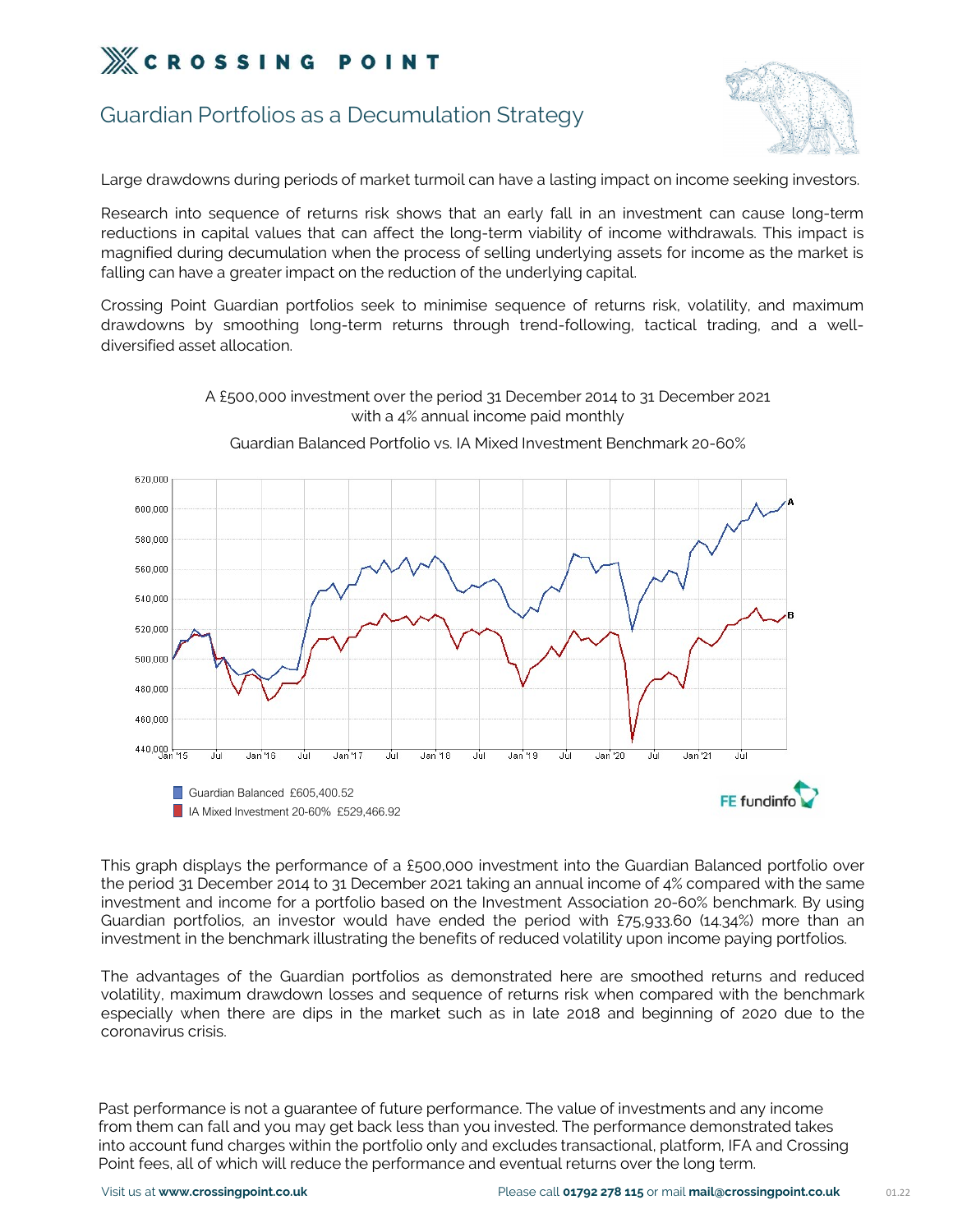

### Guardian Trend-Following Example: 2008 Stock Market Crash



Crossing Point Guardian trend-following strategy trading into the

The Crossing Point trend-following trading strategy contains a mix of crossovers for further diversification.<br>This is an illustration of how the Crossing Point strategy would have performed during the 2 years around<br>the 20 For the Crossing Point trend-following trading strategy contains a mix of crossovers for further diversification.<br>This is an illustration of how the Crossing Point strategy would have performed during the 2 years around<br>t The Crossing Point trend-following trading strategy contains a mix of crossovers for further diversification.<br>This is an illustration of how the Crossing Point strategy would have performed during the 2 years around<br>the 20 The Crossing Point trend-following trading strategy contains a mix of crossovers for further This is an illustration of how the Crossing Point strategy would have performed during the 2 the 2008 financial crisis. These two

This is an illustration of how the Crossing Point strategy would have performed during the 2 years around<br>This is an illustration of how the Crossing Point strategy would have performed during the 2 years around<br>the 2008 f

The 2008 financial crisis. These two years were chosen as an example of how trend-following works when equity markets drop.<br>The graph shows the simulated performance of £100,000 invested in the current equity asset allocat are to market a books. These the years were enserned an example of non tenta returning wents when the equity markets drop.<br>The graph shows the simulated performance of £100,000 invested in the current equity asset allocati represent the level of equity investment with dark green indicating a 100% investment.<br>The graph shows the simulated performance of £100,000 invested in the current equity asset allocation<br>from the Crossing Point Adventuro indexes with the same asset allocation without any tactical trading.<br>
The chart coincides with the two years shown in the above graph. Every month the equity trade decisions<br>
are decided by individual market movement. If t The chart coincides with the two years shown in the above graph. Every month the equity trade decisions<br>are decided by individual market movement. If trend-following signals showed that the market was<br>dropping and the mark The chart coincides with the two years shown in the above graph. Every month the equity trade decisions<br>are decided by individual market investment. If trend-following signals showed that the market was<br>dropping and the ma

are decided by individual market movement. If trend-following signals showed that the market was<br>dropping and the market investment should have been 0%, then this is shown in red. Shades of green<br>represent the level of equ